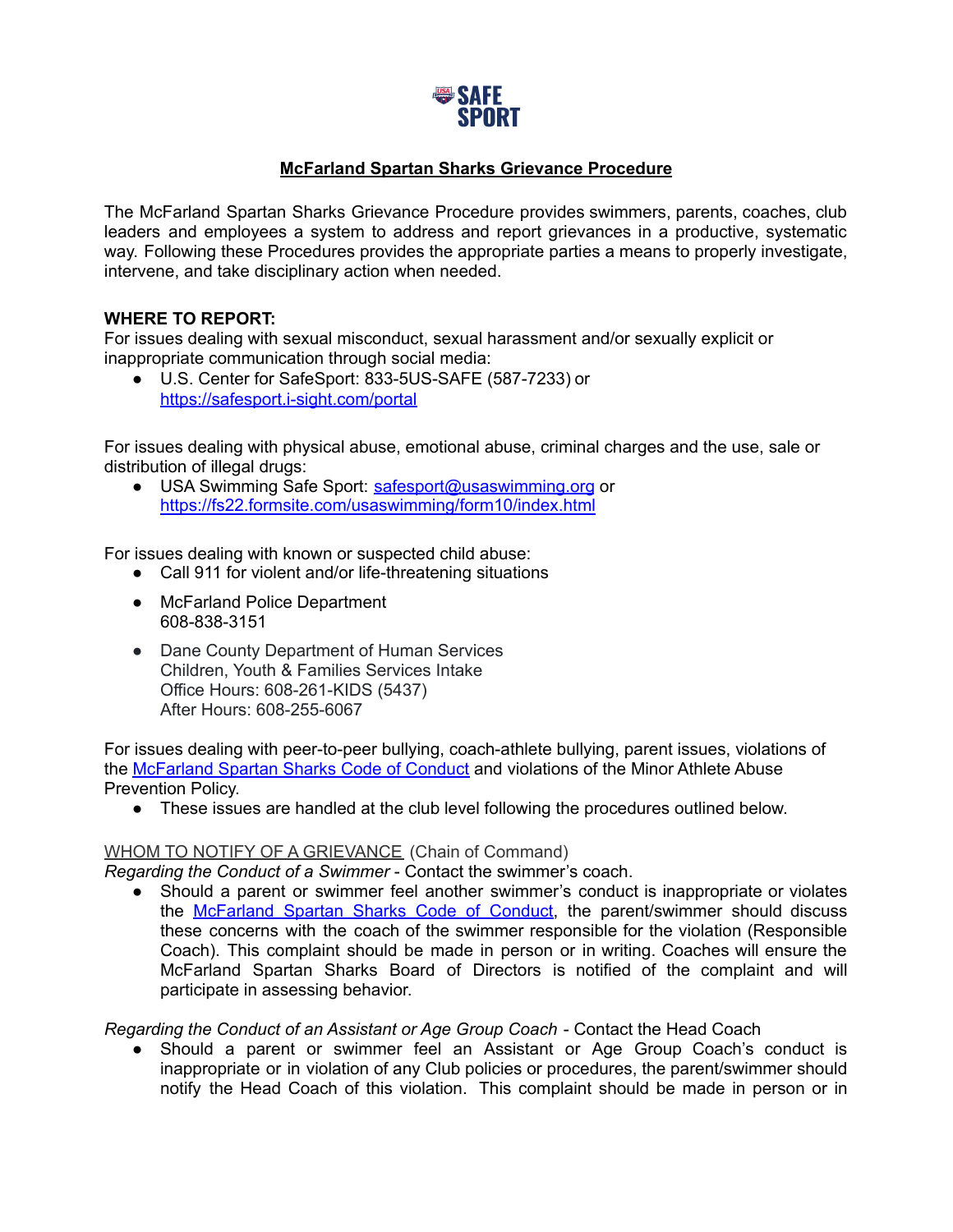

writing. The Head Coach will ensure that the McFarland Spartan Sharks Board of Directors is notified of the complaint and will participate in assessing behavior.

*Regarding Conduct of Head Coach* – Notify the McFarland Spartan Sharks Board President

Should a parent or swimmer feel the Head Coach's conduct is inappropriate or violates any Club policies or procedures, the parent/swimmer should notify the President of the Board of Directors of this violation. This complaint should be made in person or in writing. If the President is not immediately available, this complaint may be presented to any member of the Board of Directors, with notification made in writing to the President. This complaint will be subject to review and discussion by the full Board of Directors.

*Regarding Board of Director Member Conduct* - Notify the McFarland Spartan Sharks Board **President** 

• Should a parent or swimmer feel a Director's conduct is inappropriate or violates any Club policies or procedures, the parent/swimmer should notify the Board President of this violation in person or in writing. If the Board President is the Director whose conduct is in question, the Board Vice President should be notified in writing or in person *instead of* the Board President. This complaint will be reviewed and discussed by the full Board of Directors.

*Regarding Parent or Swim Official Conduct* - Notify the Head Coach and Board President

● Should a parent or swimmer feel another McFarland Spartan Sharks parent's or an official's conduct is inappropriate or violates any Club policies or procedures, the parent/swimmer should notify the Head Coach and Board President of this violation in person or in writing. This complaint will be reviewed and discussed by the full Board of Directors.

**Note:** With the exception of issues that immediately affect the health and safety of swimmers, all matters should be discussed before or after a coaching session, as coaches should not be expected to deal with issues during water time.

## HOW GRIEVANCES WILL BE HANDLED

*The Board of Directors has the authority to impose penalties for infractions of the McFarland Spartan Sharks Athlete, Parent and Coach Codes of Conduct or any behavior(s) they deem not conducive to the best interests of the Club or other swimmers. Consequences are at the sole discretion of the coaches and/or McFarland Spartan Sharks Board of Directors and may include, but aren't limited to, verbal warnings, dismissal from practice, contacting parents, temporary suspension from club activities and expulsion. Involved parties will be informed of the processes and range of potential consequences. The U.S. Center for SafeSport, USA Swimming and local law enforcement (if applicable) will be contacted within 24 hours if a coach, parent, or swimmer violates the SafeSport Code for the U.S. Olympic and Paralympic Movements, the USA Swimming Code of Conduct, Athlete Protection Policy, or local laws.*

1. *Gathering Information:* The appropriate individuals will contact the person who filed the grievance, and the person against whom the grievance is being filed, to ask questions about what happened. In addition, other witnesses may be contacted for more information. All information will be recorded on the [McFarland](https://www.teamunify.com/wimss/UserFiles/Image/QuickUpload/mss-grievance-form-fillable_061602.pdf) Spartan Sharks grievance form.